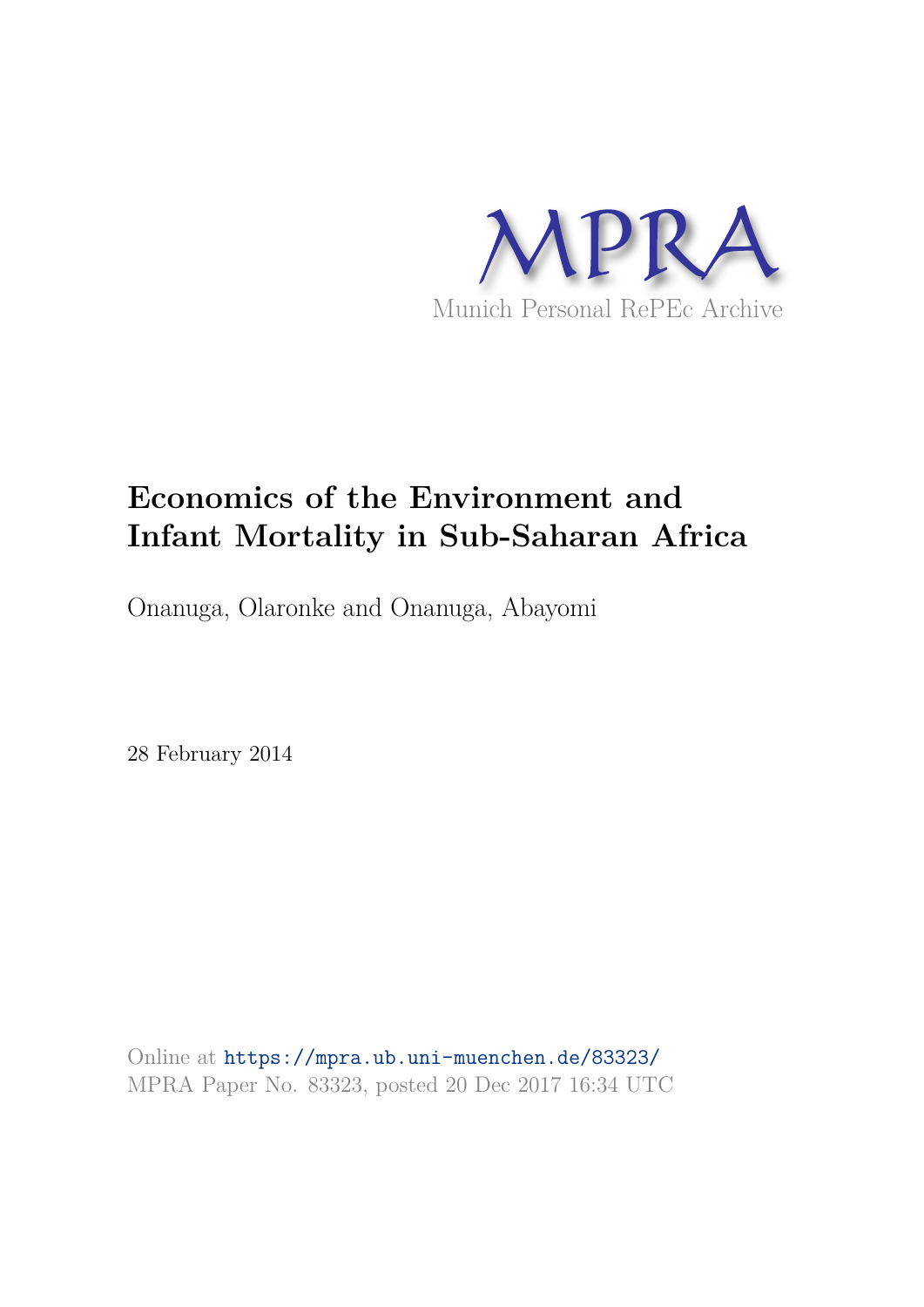# **ECONOMICS OF THE ENVIRONMENT AND INFANT MORTALITY IN SUB-SAHARA AFRICA**

**ONANUGA Olaronke Toyin** 

**Doctoral student in Economics** 

**School of Economic Sciences** 

**College of Economic and Management Sciences** 

**University of South Africa (UNISA)** 

**Pretoria, South Africa.** 

**E-mail [ronanuga@yahoo.co.uk](mailto:ronanuga@yahoo.co.uk)**

**Mobile no.: +234-803-401-7633** 

**And** 

**ONANUGA Abayomi Toyin** 

**(Corresponding Author)** 

**Department of Accounting Banking and Finance** 

**Olabisi Onabanjo University** 

**Ago-Iwoye, Ogun state, Nigeria.** 

**E-mail [abonanuga@yahoo.com](mailto:abonanuga@yahoo.com)**

**Mobile no.: +234-803-351-9370**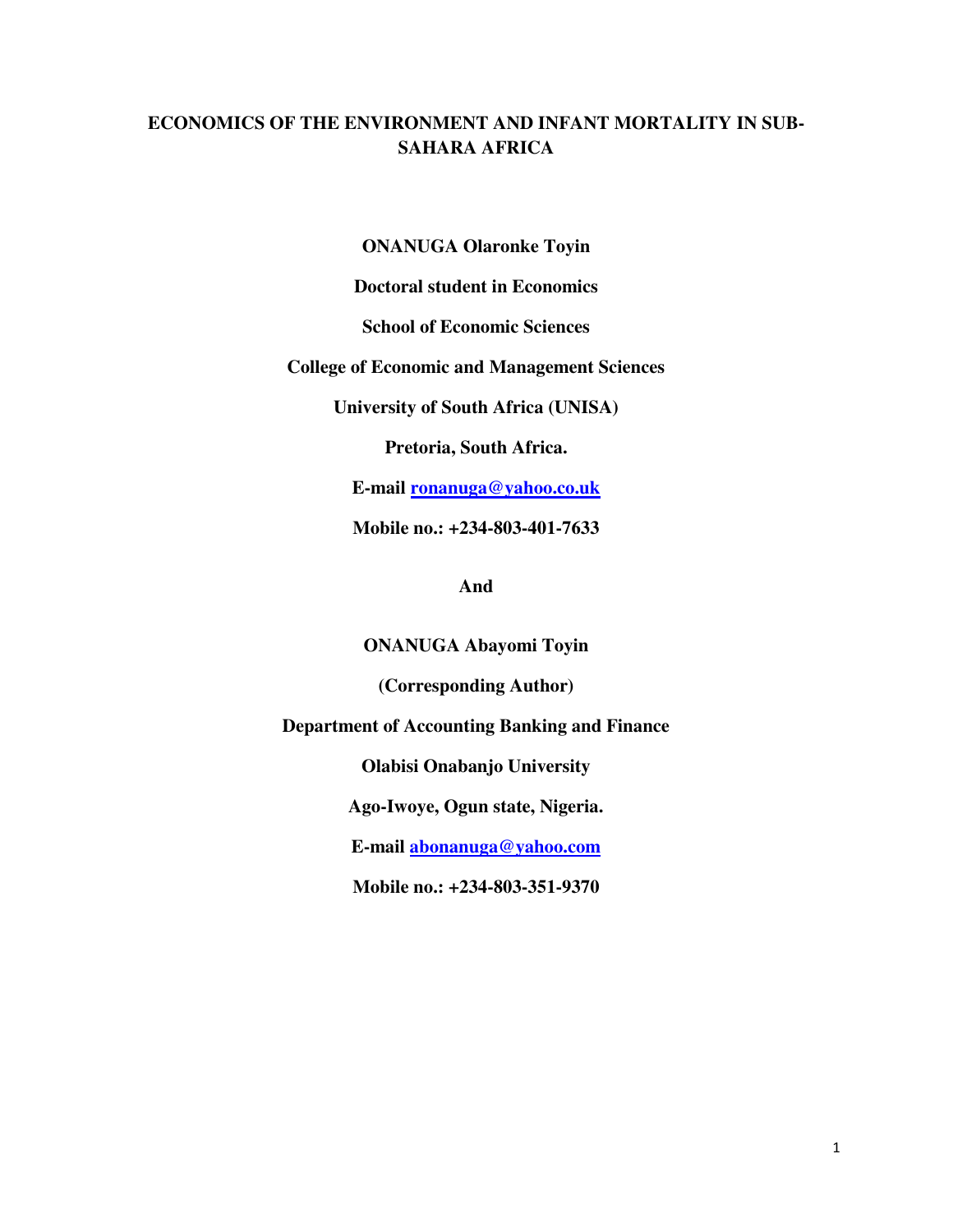### **ECONOMICS OF THE ENVIRONMENT AND INFANT MORTALITY IN SUB-SAHARA AFRICA**

#### **Abstract**

Studies have used ambient air pollutant concentrations to explain infant mortality. Thus, this study investigates the impact of carbon dioxide emission on infant mortality, while controlling for other covariates of human well-being in sub-Sahara Africa using a panel FGLS and GMM for the period 1990-2012. Our findings reveal that: there is a positive relationship between carbon dioxide emission and infant mortality; access to water has a significant negative impact on infant mortality rate; there is a significant positive relationship between access to sanitation and infant mortality rate; food production index has a significant negative impact on infant mortality rate; GDP per capita has a significant negative relationship with infant mortality rate; urban population as a percentage of total population is significantly positively related with infant mortality rate; and fertility rate has a significantly positive relationship with infant mortality rate while relative change in fertility rate has a significant inverse relationship with relative change in infant mortality rate.

**Keywords**: carbon dioxide, infant mortality, FGLS, GMM

**JEL** Classification: C33, I12, Q53

#### **1.0 Introduction**

The explanation of infant mortality has been studied to be based on economic, biological and physiological reasons (see: Davanzo et al., 2004; Machado and Hill, 2005). Some studies have gone further to use ambient air pollutant concentrations (like: particulate matter, nitrogen oxides, sulfur dioxide, and bacteria in water) to explain infant mortality. Currie et al. (2009) found that a unit decrease in mean levels of carbon monoxide in the first two weeks of life would save roughly 18 lives per 100,000 births in New Jersey, USA. Arceo et al. (2012) also found significant effects of particulate matter and carbon monoxide on both neonatal and infant deaths for 48 municipalities across Mexico City.

Though air pollution affects everybody but children have greatest susceptibility. Their bodies perform metabolic activity and their immune systems are weak so they are less able to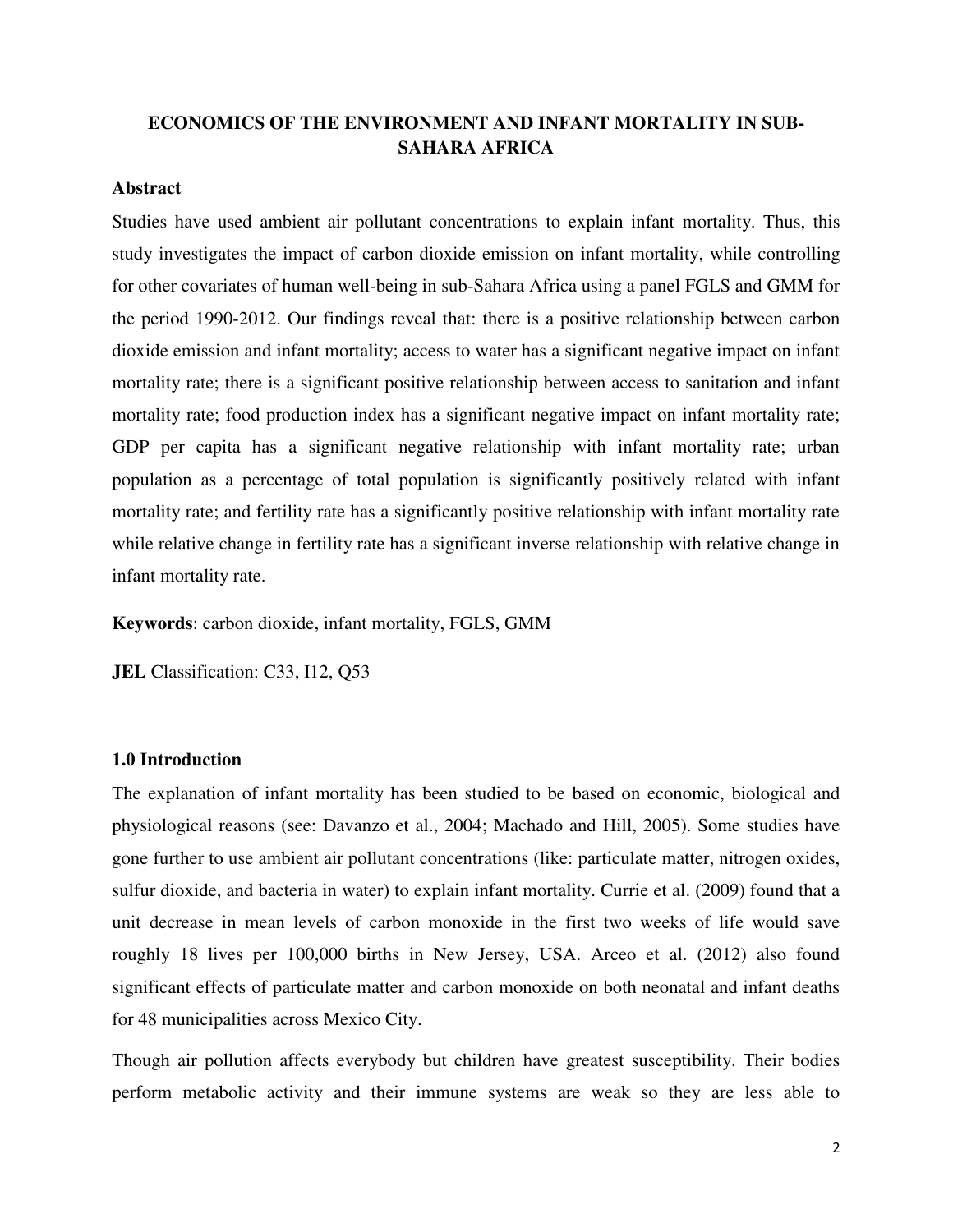metabolize to remove pollutants like adults. Children, also, have greater surface-to-volume ratios than adults as they play on the ground and engage in oral exploratory behavior. This increases their skin's potential exposure, potential ingestion of contaminants in the soil and dust, and exposure through respiration by inhaling air closer to the ground than adults do. In the case of infant death the link between cause and effect is immediate, whereas for adults diseases today may reflect pollution exposure that occurred many years ago (Fitzgerald et al., 1998; Currie et al, 2009).

Because their respiratory systems are under-developed, infants breathe more air per body weight than adults and also engage in a lot of mouth breathing. The mouth breathing, which bypass the filter of the nose, may pull air pollutants deeper into infants respiratory system thus making the effect of air pollution to be suffocation and death or Sudden Infant Death Syndrome (SIDS i.e. an unexplained and unexpected death of an apparently healthy infant) (Cao et al., 2007; Pickett and Bell, 2011).

An indirect susceptibility of infants to air pollution has been argued to be through the health of the pregnant mothers. The weakening of her immune system when exposed to air pollution could be detrimental to her fetus. For illustration: Prenatal exposure to virile atmospheric pollutants, like polycyclic hydrocarbons which are released by combustion of crude oil and coal, has been linked to poorer birth outcomes, lower birth weight and smaller head circumference (Choi et al., 2006; Cesur et al., 2013).

Although, given income distribution, the level of infant mortality in a society should be optimal in the absence of market imperfections such as externalities (Grabowski and Shields, 1996). But with the effect of global climate change, as mentioned by McGranahan et al. (1999), carbon emission has a major impact on the spread of infectious diseases. This makes infant mortality rate an indicator useful in exploring the link between environmental and population health.

Carbon dioxide  $(CO<sub>2</sub>)$  is the most dangerous greenhouse gas  $(GHG)$ -other types of GHGs are water vapor, methane, nitrous oxide, and ozone- and it can persist for over a hundred years once emitted (Cunha-e-Sá, 2008). For every gallon of gasoline manufactured, distributed, and then burned in a vehicle, 25 pounds of carbon dioxide are produced (Donohoe, 2003). Simple activities like change in patterns of land use in developing countries like those in sub-Sahara Africa (SSA) can increase carbon dioxide. This would occur because clearing of forest will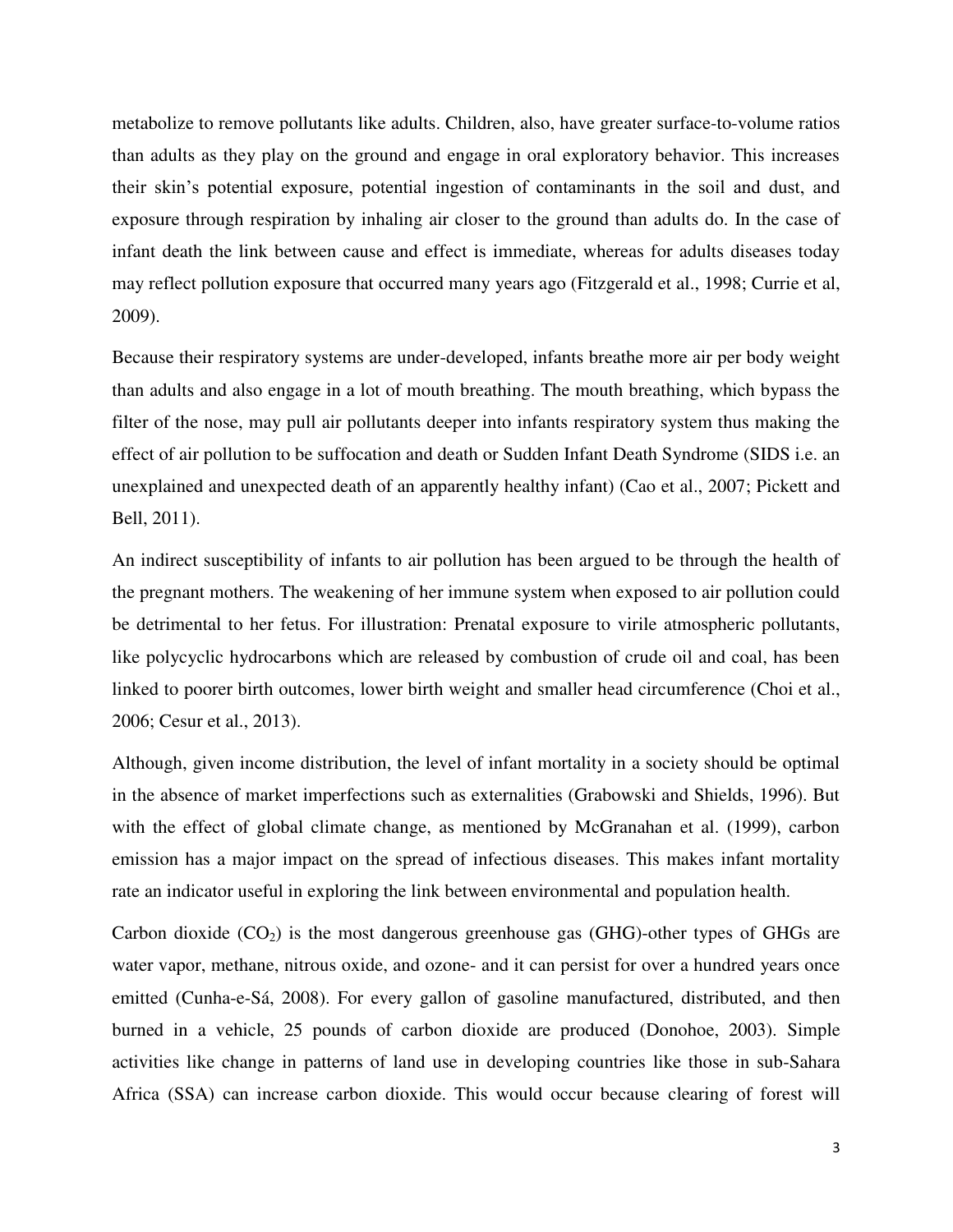reduce the environment's capacity to absorb  $CO<sub>2</sub>$ , since plants absorb carbon dioxide and emit oxygen. UNCTAD (2012) states that deforestation, alone, is estimated to account for about  $25\%$ of CO2 emitted world-wide.

Panel studies on the role of carbon dioxide in explaining infant mortality are terse in SSA. Adeyemi et al. (2008) examined the environment of health on under-five mortality rate in Nigeria using a multiple regression. They found that most deaths associated to children under the age of five are accounted for by these variables: expenditure on health as a percentage of GDP, access to portable water and health care, female illiteracy rate, daily calorie per capital, total fertility rate and carbon dioxide emission. Sanglimsuwan (2013) considered carbon dioxide as one of the environmental indicators (others are rainfall, temperature, safe water, sanitation, government effectiveness index, population density, urban population density, and per capita GDP) he used to explain infant mortality rate. He found that an increase in carbon dioxide leads to an increase in infant mortality rate.

Our objective is to investigate the impact of carbon dioxide emission on infant mortality, while considering other factors that determine wellbeing, in sub-Sahara Africa using a panel data for the period 1990-2012. The paper proceeds as follows: section two describes our methodology, section three provides discussion of our findings, and section four summarizes and concludes our study.

#### **2.0 Methodology**

#### **2.1 Data Regressand**

Infant mortality is defined as mortality in the first year of life. Most infant deaths occur in the first month of life and this is often from some form of respiratory failure (Currie and Neidell, 2003). The infant mortality rate used is measured per 1,000 live births while carbon dioxide is measured as metric tons per capita.

#### **Regressors**

In addition to carbon dioxide this study adopts some variables of wellbeing to explain infant mortality. According to the 1991 UNICEF report, inadequate and unsafe water supply and sanitation are environmental problems responsible for three quarter of all child deaths in the developing world. Many countries facing water scarcity are low-income countries that have a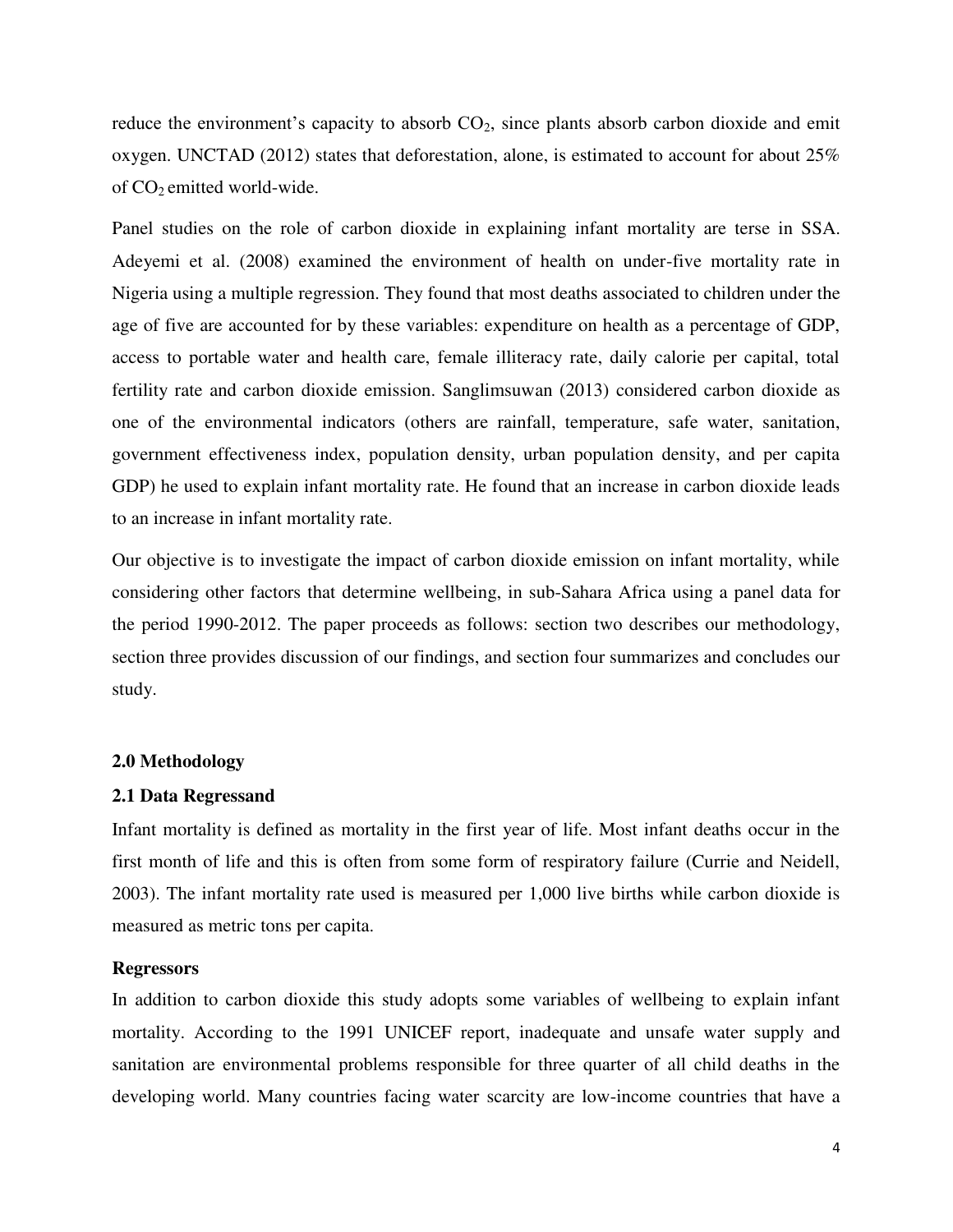rapidly growing population and are generally unable to make investments in water-saving technologies. These factors contribute to the deaths of more than 5 million people, of whom more than half are children (United Nations, 2001). Improved water sources and improved sanitation facility are measured based on percentage of population with access to them.

An adequate and dependable supply of food is essential for health. As at July, 2013, 27 out of the 34 countries the Food and Agriculture Organization (FAO) identified to require external assistance for food are sub-Sahara African countries. Food production index is measured using 2004-2006 as the base year. Economic welfare is measured most commonly by GDP per capita. Studies like Prichett and Summers (1996) and Deaton (2001) found that child deaths in developing countries can be attributed to poor economic status (Sanglimsuwan, 2013). GDP per capita measured as constant 2005 US\$ is used.

Epidemiological studies, conducted for SSA, have provided clues that overcrowding in urban environment is associated with infant mortality. That is rapid urbanization has severe effect on factors (e.g. poor housing conditions and emergence of slums) that affect infant diseases hence death (Asun, 1992). Urban population as percentage of total population is used as proxy for overcrowding in urban environment.

The flaw in explaining infant mortality without considering fertility has long been emphasized by Williams (1976); Olsen (1980); Eckstein et al. (1981); Lee (1981) and so on. The UNICEF report (1991) mentioned that no developing country has achieved a reduction in birth rates without achieving a reduction in child deaths. The Malthusian theory also states that a reduction in fertility rate will decrease infant mortality (Yamada, 1983). Total fertility rate, measured as birth per woman, is considered as a control variable for this study.

All these variables are obtained from the World Bank database for the period 1990-2012 using an unbalanced panel data of a sample of forty four countries out of the forty eight sub-Sahara African countries, as categorized by the World Bank (2014). Lesotho, Seychelles, Somalia, and South Sudan are not considered for this study due to high attrition rate of the respective countries data availability.

Our sample includes: Angola, Benin, Botswana, Burkina Faso, Burundi, Cameroon, Cape Verde, Central African Republic, Chad, Comoros, Congo Democratic Republic, Congo Republic, Cote d'Ivoire, Equatorial Guinea, Eritrea, Ethiopia, Gabon, Gambia, Ghana, Guinea, Guinea-Bissau,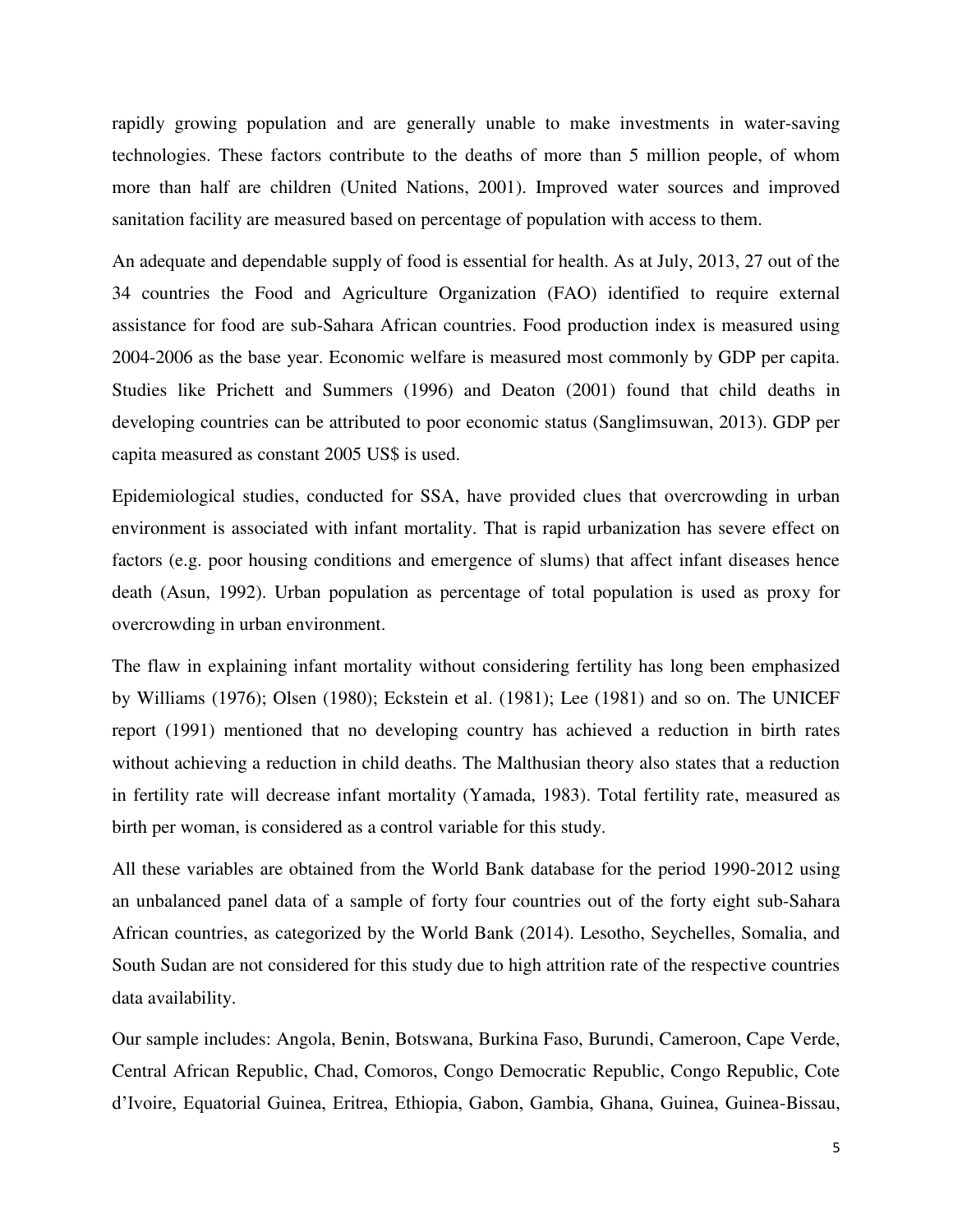Kenya, Liberia, Madagascar, Malawi, Mali, Mauritania, Mauritius, Mozambique, Namibia, Niger, Nigeria, Rwanda, Sao tome, Senegal, Sierra Leone, South Africa, Sudan, Swaziland, Tanzania, Togo, Uganda, Zambia, Zimbabwe.

#### **2.2 Model for the Study**

The relationship between infant mortality and carbon dioxide and other variables discussed in the section above can be expressed in equation 1:

$$
IM_{it} = f(CO_{2it}, AW_{it}, AS_{it}, FP_{it}, GDP_{it}, UP_{it}).
$$

IM represents infant mortality rate in country i at time t,  $CO<sub>2</sub>$  is carbon dioxide per capita in country i at time t, AW is access to water in country i at time t, AS is access to sanitation in country i at time t, FP is food production index in country i at time t, GDP is gross domestic product per capita in country i at time t, and UP is urban population as a percentage of total population in country i at time t.

$$
lnIM_{it} = \beta_0 + \beta_1 lnCO_{2it} + \beta_2 lnAW_{it} + \beta_3 lnAS_{it} + \beta_4 lnFP_{it} + \beta_5 lnGDP_{it} + \beta_6 lnUP_{it} + \delta_i + \gamma_t
$$
  
+ 
$$
\epsilon_{it}.
$$

Equation 2 specifies a panel model of equation 1. The  $\delta_i$  and  $\gamma_t$  represent cross section and period specific effects. Each of the variables is logged so as to bring them to the same base and reduce any level of heteroskedasticity in the model (Gujarati, 2007).

Carbon dioxide emitted can remain in the atmosphere for over a hundred years after it has been emitted (Cunha-e-Sá 2008). This implies that  $CO<sub>2</sub>$  emission can affect health outcomes not only in the current generation but also in subsequent generation. In other words, holding additional emission constant, health outcomes today could be as a result of emission from previous period(s). To identify any likely effect  $CO_2$  emission of preceding periods has on infant mortality rate we specify a dynamic panel model in equation 3.

$$
lnIM_{it} = \beta_0 + \beta_1 lnCO_{2it} + \beta_2 lnCO_{2it-1} + \beta_3 lnCO_{2it-2} + \beta_4 lnAW_{it} + \beta_5 lnAS_{it} + \beta_6 lnFP_{it} + \beta_7 lnGDP_{it} + \beta_8 lnUP_{it} + \delta_i + \gamma_t + \epsilon_{it}.
$$

In equation 4 and 5 we introduce the control variable fertility rate in country i at time t (FR).  $ln IM_{it} \ = \ \beta_0 + \beta_1 lnCO_{2it} \ + \beta_2 lnAW_{it} \ + \beta_3 lnAS_{it} \ + \beta_4 lnFP_{it} \ + \beta_5 lnGDP_{it} \ + \beta_6 lnUP_{it} \ + \beta_7 lnFR_{it} \ + \delta_i \ + \gamma_t$  $+ \varepsilon_{it}$ .

$$
\begin{array}{rcl}\n\ln IM_{it} &=& \beta_0 + \beta_1 \ln CO_{2it} + \beta_2 \ln CO_{2it-1} + \beta_3 \ln CO_{2it-2} + \beta_4 \ln AW_{it} + \beta_5 \ln AS_{it} + \beta_6 \ln FP_{it} + \beta_7 \ln GDP_{it} \\
&+ \beta_8 \ln UP_{it} + \beta_9 \ln FR_{it} + \delta_i + \gamma_t + \epsilon_{it}.\n\end{array}\n\tag{5}
$$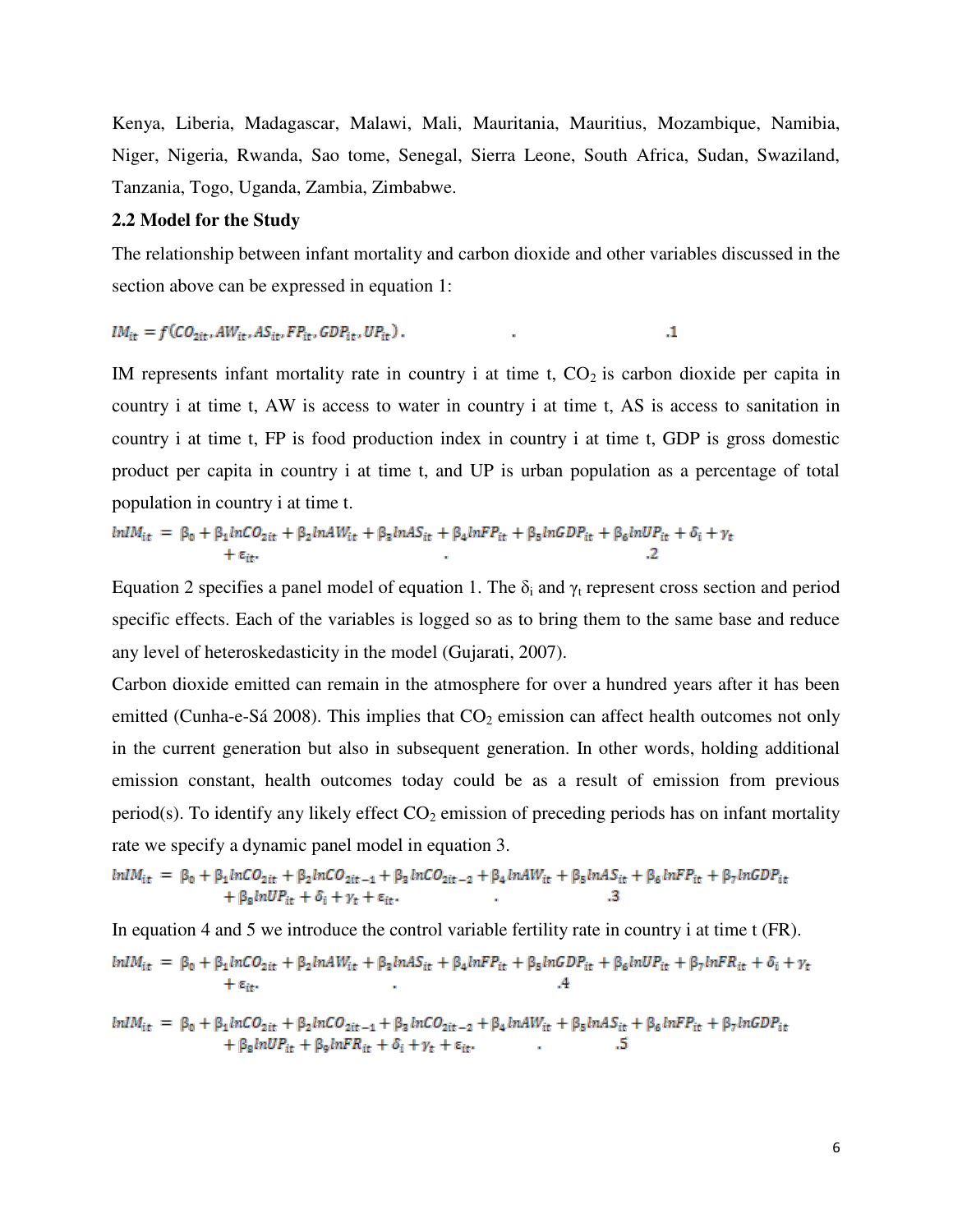#### **2.3 Estimation Procedure**

We estimate equation 2 and 3 with Panel Least Squares considering fixed effects. We further conduct redundant fixed effects test to test for the significance of the cross-section and period effects. We estimate with Panel Feasible Generalized Least Squares (FGLS) where serial correlation is present under the Panel Least Squares. After estimating equation 2 and 3, we test the relevance of our control variable fertility rate using the omitted variables test. We then estimate equation 4 and 5 using Panel Least Squares and Panel FGLS.

The Malthusian and Modern Economic theories on population suggest that the relationship between fertility and infant mortality reflects lagged causality in both directions. Williams (1976) says that those who seek to explain mortality view fertility as an exogenously given independent variable, hence such estimates are marred by simultaneous equation bias. Thus, fertility and infant mortality are not mutually independent but mutually interdependent i.e. jointly determined (Yamada, 1983). As theory suggests, causality may run in one or both directions of infant mortality and fertility rate. To affirm this we first estimate lagged causality between fertility and infant mortality using the Pairwise Granger Causality. To solve the problem of causality we adopt the difference Generalized Method of Moments (GMM) as developed by Arellano and Bond (1991) for the estimation of equation 4 and 5. This is because the GMM would account for the likely endogeneity that exist in these models (see: Angeles 2008). Thus, first-differencing the specification in equation 4 and 5 eliminates the effects and produces equation 6 and 7. Also, the time-invariant country characteristics (such as demography, etc.) in our sample would be removed after the first differencing.

$$
\Delta ln IM_{it} = \beta_1 \Delta lnC O_{2it} + \beta_2 \Delta lnAW_{it} + \beta_3 \Delta lnAS_{it} + \beta_4 \Delta lnFP_{it} + \beta_5 \Delta lnGDP_{it} + \beta_6 \Delta lnUP_{it} + \beta_7 \Delta lnFR_{it} + \Delta \epsilon_{it}.
$$

 $\begin{array}{rl} \Delta ln IM_{it} & = \beta_1 \Delta lnCO_{2it} + \beta_2 \Delta lnCO_{2it-1} + \beta_3 \Delta lnCO_{2it-2} + \beta_4 \Delta lnAW_{it} + \beta_5 \Delta lnAS_{it} + \beta_6 \Delta lnFP_{it} + \beta_7 \Delta lnGDP_{it} \\ & + \beta_8 \Delta lnUP_{it} + \beta_9 \Delta lnFR_{it} + \Delta \epsilon_{it}. \end{array}$ 

Arceo et al (2012) and Currie et al (2009) used Instrumental Variables (IV) while Sanglimsuwan (2013) used OLS. GMM, unlike these methods of estimation, would allow us use lagged variables as instruments which would make endogenous variables to be predetermined. This would help to avoid having weak instruments and biased estimators which are likely under IV and OLS. Although for a panel data GMM is designated for small T (time) and large N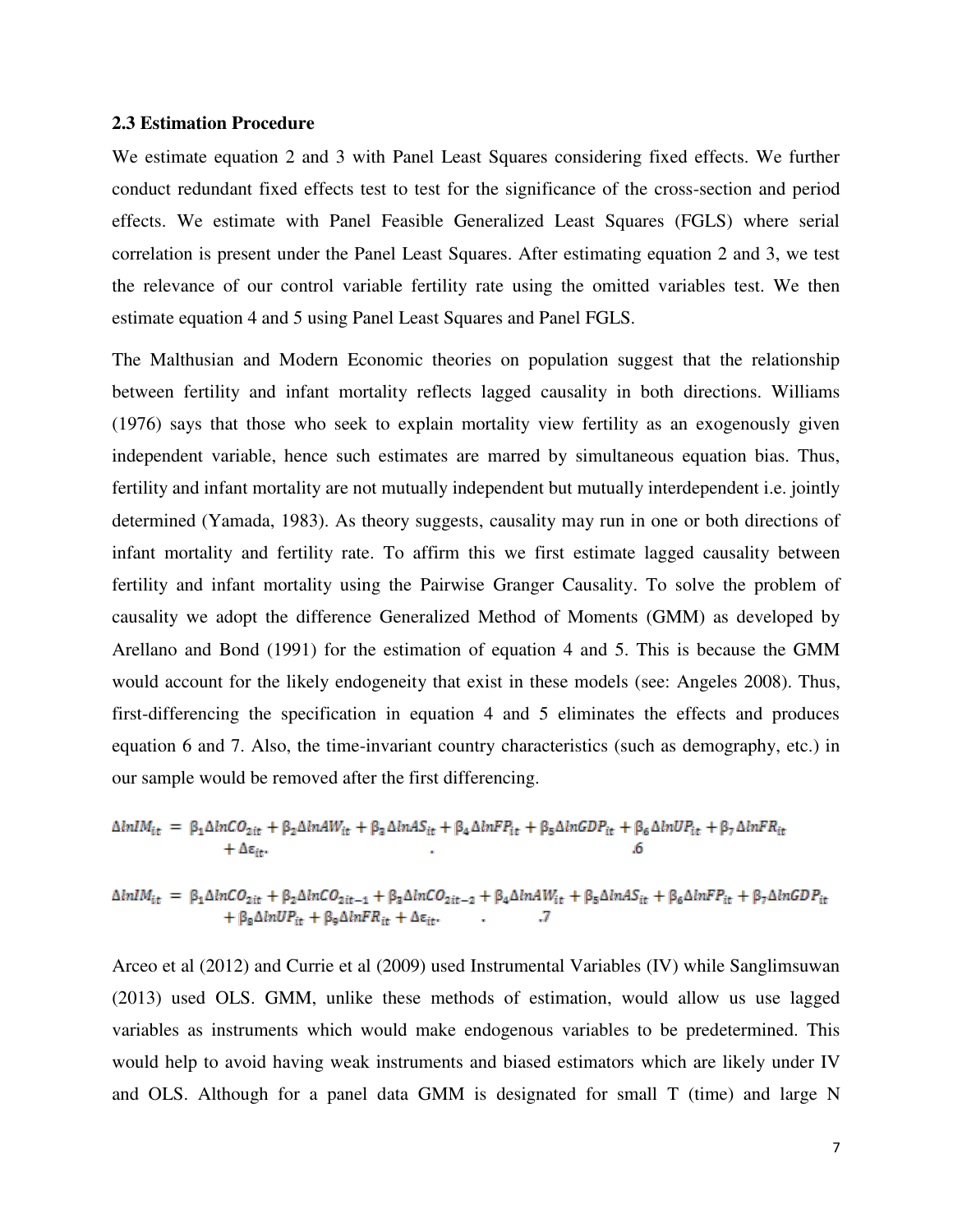(countries) panels, but when T is large as in this study shocks to country's fixed effects will decline with time and correlation of lagged dependent variables with error term will be insignificant (Roodman, 2006). Thus, GMM becomes not necessary to use but it is not sufficient to disregard GMM for such estimation. This is affirmed by Grunewald and Martinez-Zarzoso (2011) who used T that is 50 years and N that is 213 countries. After estimating equation 6 and 7, we estimate the Arellano-Bond serial correlation test. This procedure is done using E-views 8.0.

#### **3.0 Discussion of Findings**

#### **3.1 Equation 2**

Table 1 shows the estimated results for equation 2. The constant coefficient and coefficients of all the regressors are statistically significant at all levels under Panel least squares. The result shows that access to water, access to sanitation, food production index, GDP per capita, and urban population to total population all have a negative relationship with infant mortality while  $CO<sub>2</sub>$  per capita has a positive impact on infant mortality in our panel sample.

The adjusted coefficient of determination (Adjusted  $R^2$ ) shows that a high percentage of total variation in the natural log of infant mortality is explained by the natural log of the regressors. The p-value of the F-statistic allows us to reject the null hypothesis that the regressors have no impact on infant mortality, at all levels of significance. The Durbin Watson statistic shows evidence of positive autocorrelation. The F-statistic and Chi-square for the diagnostic test (redundant fixed effects) strongly rejects the null hypothesis that both cross-section and period effects are redundant. This suggests that both effects are statistically significant at all levels.

Because we are using an unbalanced data, equation 2 is re-estimated using Panel FGLS with Period Seemingly Unrelated Regression (SUR) which corrects for both period heteroskedasticity and general correlation. Although the Adjusted  $R^2$  is low due to the diverse cross sectional units but the p-value of the F-statistic is significant at all levels which implies that the estimated regression is significant and that the  $R^2$  is not zero. The Durbin Watson statistic is much higher than that of the Panel Least Squares. This suggests that the Panel FGLS is a better specification.

It is observed under Panel FGLS that the constant coefficient and coefficients of the natural log of  $CO<sub>2</sub>$  per capita, access to water, food production index and GDP per capita are statistically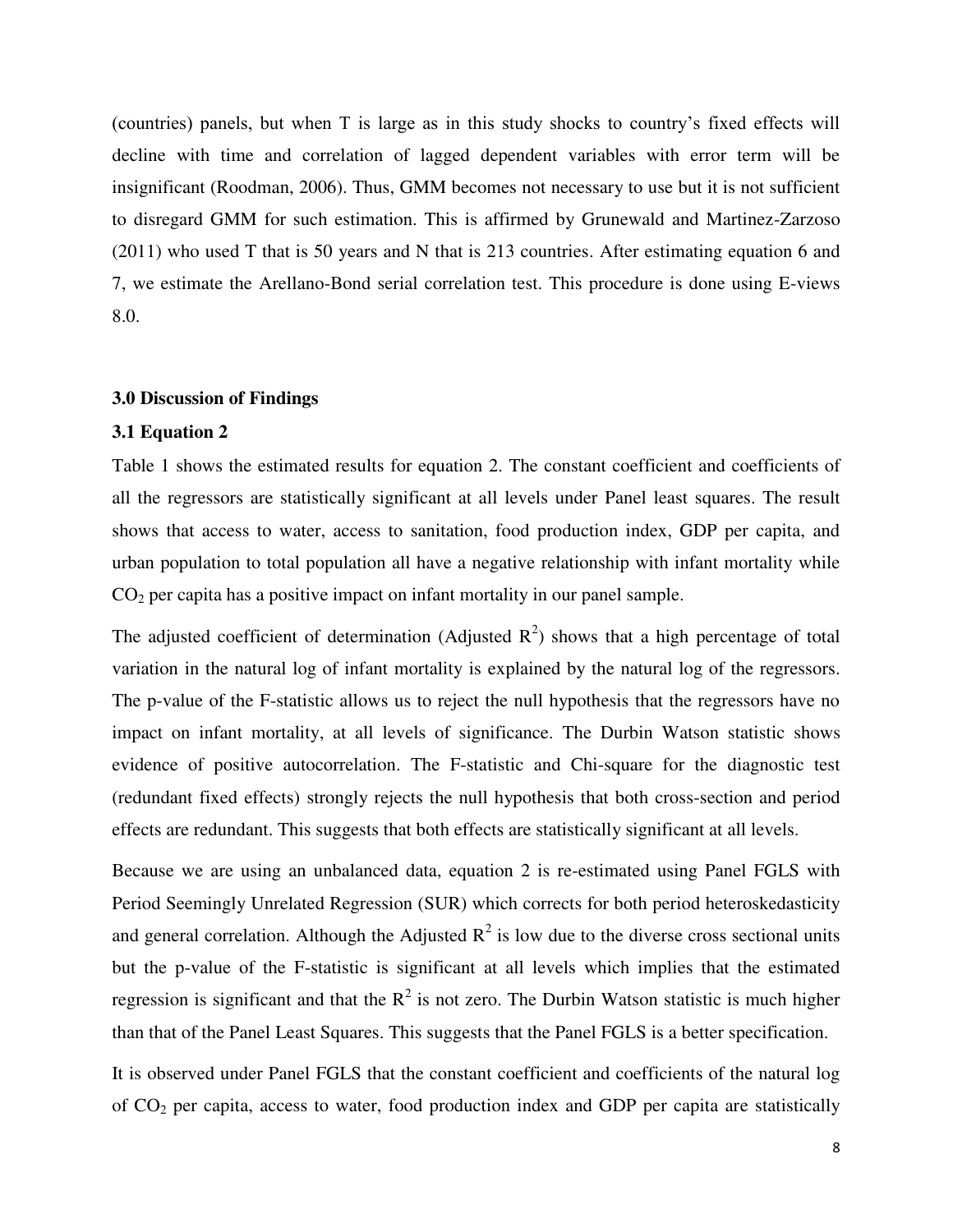significant at all levels while the coefficients of the natural log of access to sanitation and urban population as a percentage of total population are not statistically significant. It is observed that  $CO<sub>2</sub>$  per capita, access to water, food production index and GDP per capita have a negative impact on infant mortality.

#### **3.2 Equation 3**

Table 1 shows the estimated results of equation 3. The constant coefficient and coefficients of the regressors under Panel Least Squares, except for two periods lagged  $CO_2$  per capita ( $CO_{2t-2}$ ), are statistically significant. Our result shows that access to water, access to sanitation, food production index, GDP per capita, and urban population to total population have a negative relationship with infant mortality while  $CO<sub>2</sub>$  per capita and one period lagged  $CO<sub>2</sub>$  per capita have a positive impact on infant mortality in our panel sample.

The Adjusted  $\mathbb{R}^2$ , p-value of the F-statistic, Durbin Watson statistic, and the redundant fixed effects test have the same interpretation as the result for equation 2 under Panel Least Squares.

Equation 3 is re-estimated using Panel FGLS. Although the Adjusted  $R^2$  is lower but the p-value of the F-statistic is significant at all levels which implies that the estimated regression is significant. The Durbin Watson statistic is much higher than that of the Panel Least Squares. This suggests that the Panel FGLS is a better specification.

It is observed that the constant coefficient and coefficients of the natural log of access to water, food production index, GDP per capita, and urban population as a percentage of total population are statistically significant while the coefficients of the natural log of  $CO<sub>2</sub>$  per capita, its lagged period regressors and access to sanitation are not statistically significant. It is also observed that access to water, food production index, and GDP per capita have a negative relationship with infant mortality while urban population as a percentage of total population has a positive relationship with infant mortality.

#### **3.3 Equation 4**

An Omitted variable test conducted under equation 2, as shown on Table 1, gives evidence that fertility rate is relevant for our modeling at all levels of statistical significance. Thus, Table 2 shows the estimated results for equation 4.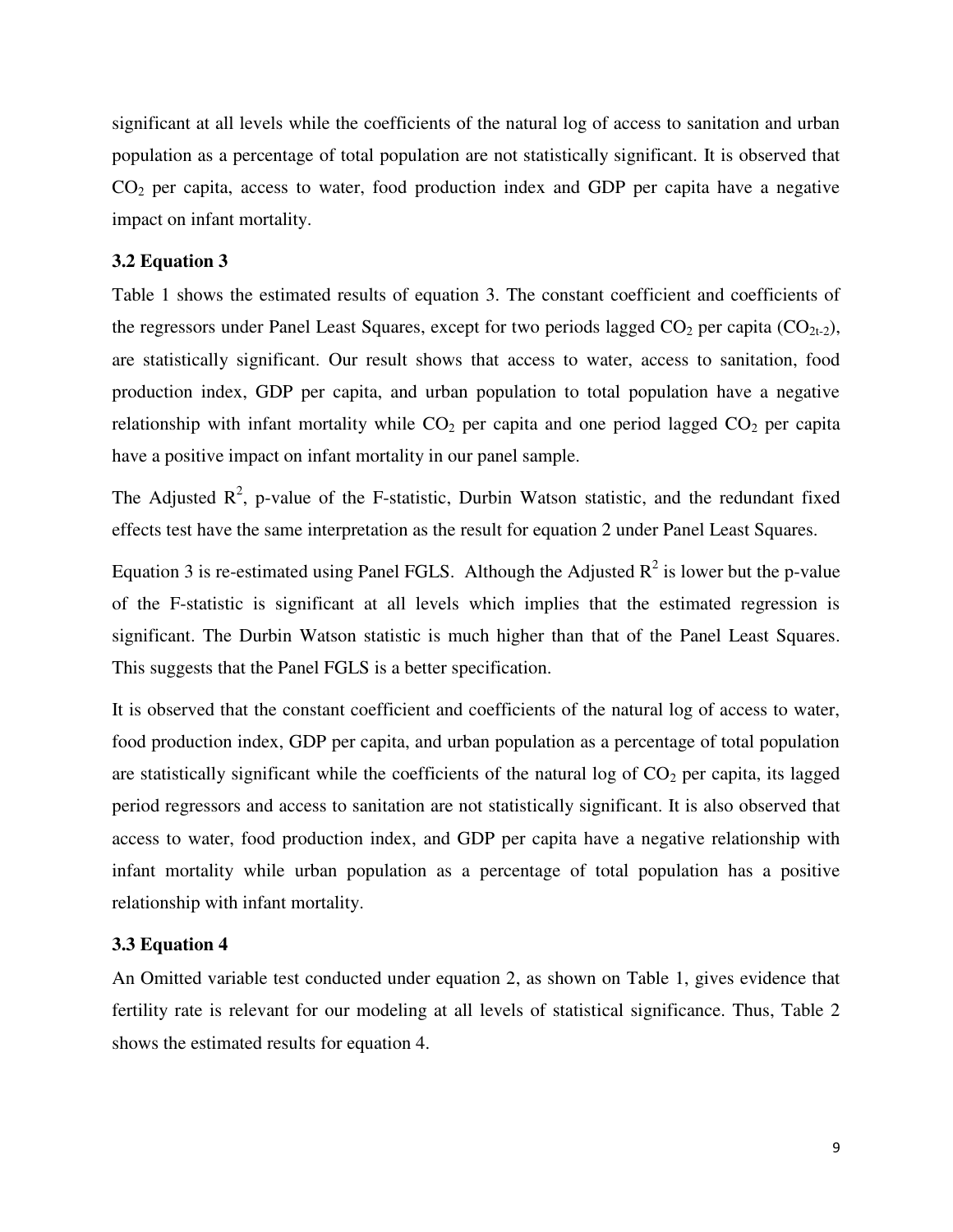The constant coefficient and coefficients of all the regressors are statistically significant under the Panel Least Squares. The result shows that access to water, access to sanitation, food production index, GDP per capita, and urban population to total population all have a negative relationship with infant mortality while  $CO<sub>2</sub>$  per capita has a positive impact on infant mortality. On the other hand, Fertility rate has a negative relationship with infant mortality.

The Adjusted  $R^2$  shows that a high percentage of total variation in the natural log of infant mortality is explained by the natural log of the regressors. The p-value of the F-statistic allows us to reject the null hypothesis that the regressors have no impact on infant mortality, at all levels of significance. The Durbin Watson statistic shows evidence of positive autocorrelation. The redundant fixed effects test suggests that both cross-section and period effects are statistically significant at all levels for the model.

Equation 4 is re-estimated using Panel FGLS. The Adjusted  $R^2$  is fair under the Panel FGLS and the p-value of the F-statistic is significant at all levels. This implies that the estimated regression is significant. The Durbin Watson statistic is much higher than that of the Panel Least Squares. This suggests that the Panel FGLS is a better specification compared to not only the estimation of equation 4 using Panel Least Squares but also the estimation of equation 2 using Panel FGLS because both the Adjusted  $R^2$  and the Durbin Watson statistic are higher.

It is observed that the constant coefficient and coefficients of the natural log of access to water, access to sanitation, food production index, GDP per capita, urban population as a percentage of total population and fertility rate are statistically significant while the coefficient of the natural log of CO<sub>2</sub> per capita is not statistically significant. It is observed that access to water, food production index, and GDP per capita have a negative relationship with infant mortality while access to sanitation, urban population as a percentage of total population, and fertility rate have a positive relationship with infant mortality.

#### **3.4 Equation 5**

The Omitted variable test conducted under equation 3 on the Panel FGLS model as shown on Table 1 gives evidence that fertility rate is relevant for our modeling at all levels of statistical significance. Thus, Table 2 shows the estimated results of equation 5.

The Panel Least Squares shows that the constant coefficient and coefficients of all the regressors, except for two periods lagged  $CO<sub>2</sub>$  per capita  $(CO<sub>2t-2</sub>)$  and fertility rate, are statistically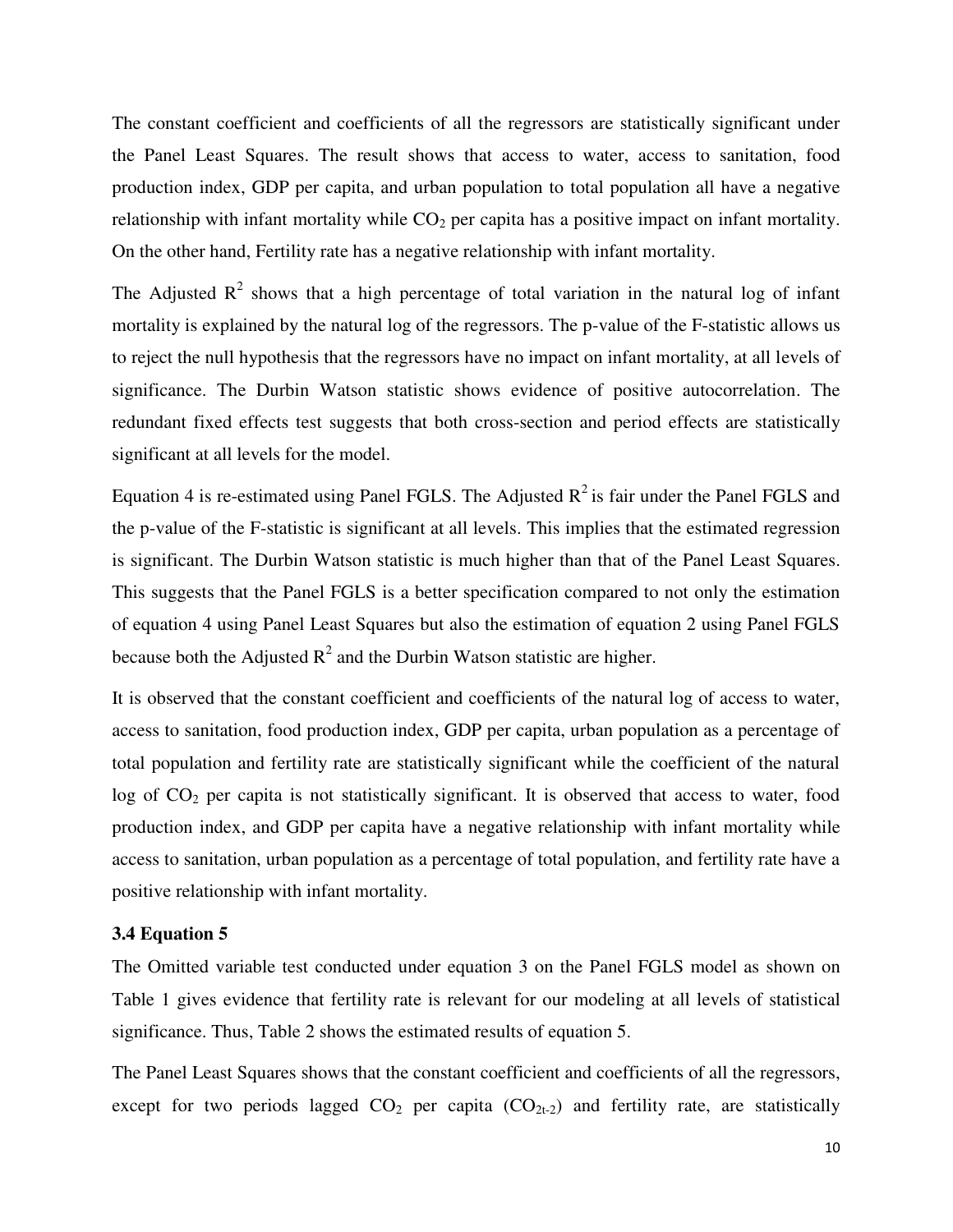significant. The fixed effect model shows that access to water, access to sanitation, food production index, GDP per capita, and urban population to total population have a negative relationship with infant mortality while  $CO<sub>2</sub>$  per capita and one period lagged  $CO<sub>2</sub>$  per capita have a positive impact on infant mortality.

The Adjusted  $\mathbb{R}^2$ , p-value of the F-statistic, Durbin Watson statistic, and the redundant fixed effects test have the same interpretation as the result for equation 4 under Panel Least Squares.

Equation 5 is re-estimated using Panel FGLS. The Adjusted  $R^2$  is fair and the p-value of the Fstatistic is significant at all levels. This implies that the estimated regression is significant. The Durbin Watson statistic is much higher. This suggests that the Panel FGLS model is a better specification compared to not only the estimation of equation 5 using Panel Least Squares but also the estimation of equation 3 using Panel FGLS because both the Adjusted  $R^2$  and the Durbin Watson statistic are higher.

It is observed that the constant coefficient and coefficients of the natural log of access to water, access to sanitation, food production index, GDP per capita, urban population as a percentage of total population and fertility rate are statistically significant while the coefficients of the natural log of CO<sub>2</sub> per capita and its lagged period regressors are not statistically significant. It is also observed that access to water, food production index, and GDP per capita have a negative relationship with infant mortality while access to sanitation, urban population as a percentage of total population, and fertility rate have a positive relationship with infant mortality.

#### **3.5 Equation 6**

The Granger causality test on Table 3 was conducted using lag 10. From this result, we reject the null hypothesis that fertility rate does not Granger cause infant mortality and also reject the null hypothesis that infant mortality does not Granger cause fertility rate at all levels of statistical significance. In other words, Granger causality runs both ways between fertility rate and infant mortality. This supports the Malthusian and Modern Economic theories on population and allows us to take into consideration endogeneity in estimating equation 4 and 5 which becomes equation 6 and 7.

Table 4 shows the difference GMM results of equation 6: the coefficients of the regressors, except the relative change in  $CO<sub>2</sub>$  per capita and urban population as a percentage of total population, are statistically significant. The relative change in access to sanitation, food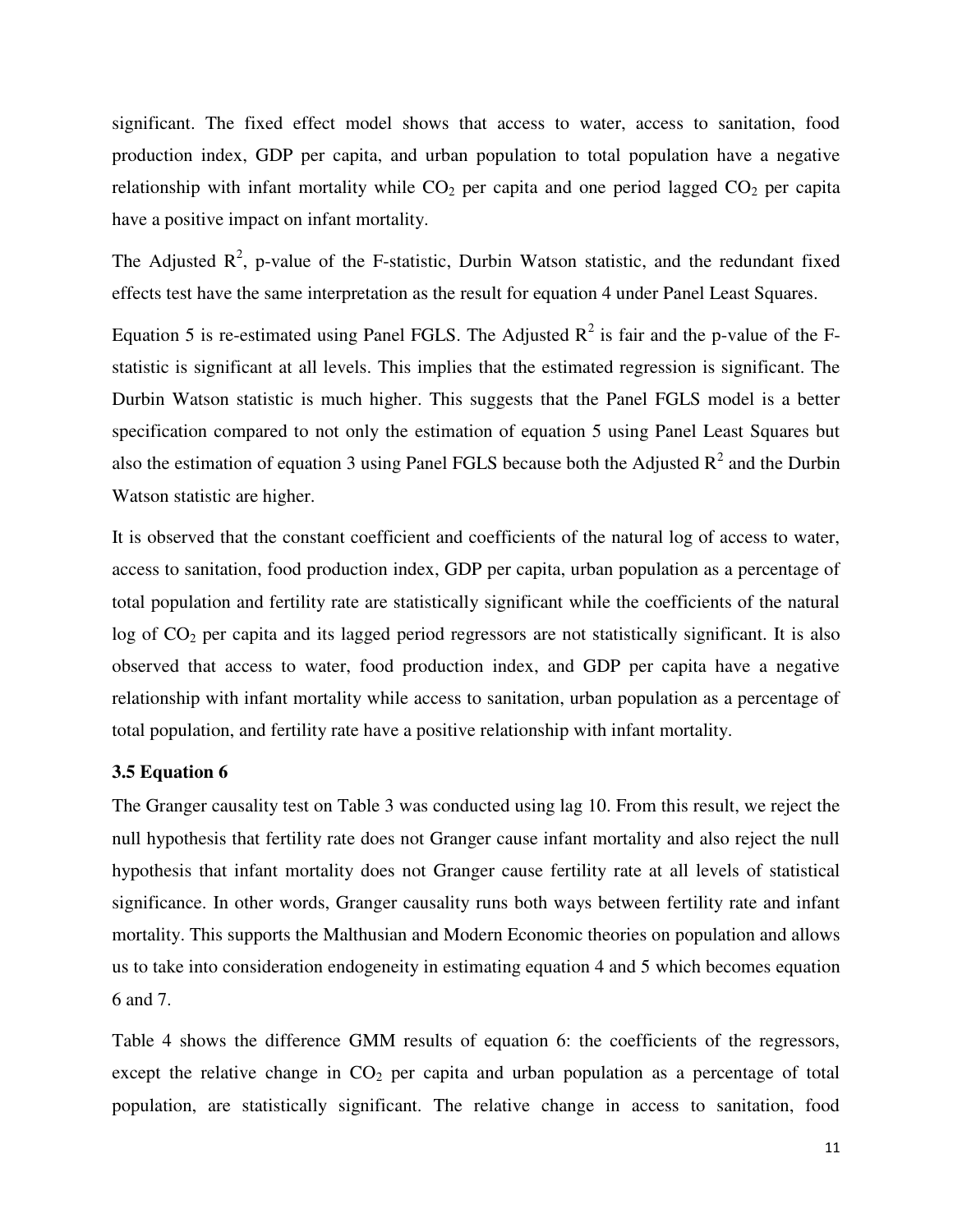production index, GDP per capita and fertility rate have a negative relationship with relative change in infant mortality while relative change in access to water has a positive relationship with relative change in infant mortality.

The p-value of the Sargan test allows us to accept the null hypothesis that the over-identifying restrictions are valid at 1% level of significance. The Arellano-Bond Serial Correlation test shows that the first order statistic  $(AR(1))$  is statistically significant at 1% whereas the second order statistic  $(AR(2))$  is not statistically significant at 1%. This is expected as it means that the model's error terms are serially uncorrelated, i.e. no serial correlation at 1% significance.

#### **3.6 Equation 7**

Table 4 also shows the difference GMM results for equation 7: the coefficients of the regressors, except the relative change in  $CO<sub>2</sub>$  per capita, access to water, access to sanitation, and food production index, are statistically significant. The relative change in GDP per capita and fertility rate have a negative relationship with relative change in infant mortality while relative change in lagged regressors of  $CO<sub>2</sub>$  per capita and urban population as a percentage of total population have a positive relationship with relative change in infant mortality. The p-value of the Sargan test makes us not to reject the null hypothesis that the over-identifying restrictions are valid at all levels of significance. The Arellano-Bond Serial Correlation test shows that the first order statistic (AR(1)) is statistically significant at 1% whereas the second order statistic (AR(2)) is not statistically significant at 1%.

#### **4.0 Summary and Conclusion**

This paper investigates the impact of carbon dioxide emission on infant mortality, while considering other factors that determine wellbeing, in sub-Sahara Africa using a panel study for the period 1990-2012. There is significant evidence that lagged periods of growth in carbon dioxide have a positive impact on growth in infant mortality rate. Thus, our findings suggest that a rise in the growth of carbon dioxide causes an increase in the growth of infant mortality rate in sub-Sahara Africa (SSA). This implies that the strong desires to attain robust economic growth in SSA countries are leading to drawbacks on concerns for global climate change which in turn leads to increase in infant mortality.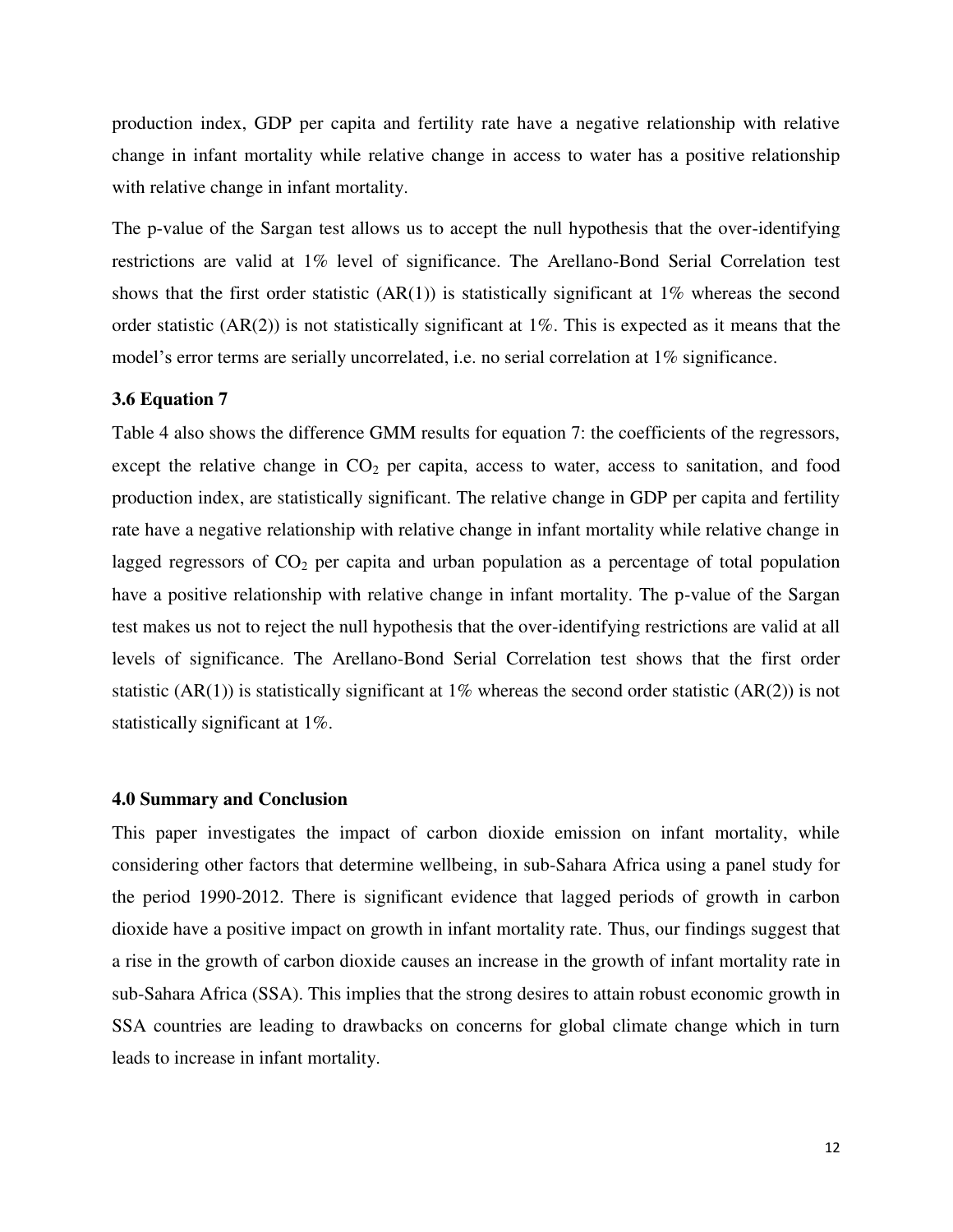We found that access to water has a significant negative impact on infant mortality rate which means that those governments' efforts to provide access to clean water have positive influence on health. Growth in access to water has a significant positive impact on growth in infant mortality rate. This proffers that sub-Sahara African countries with less than fifty percent population with access to water need to increase creation of hygienic water. This suggestion is backed by Mahmood (2002) who found that households with piped water have a significantly lower post neonatal mortality than those who depend on wells.

There is a significant positive relationship between access to sanitation and infant mortality rate. Access to sanitation in sub-Sahara Africa is not making any positive impact on health. In other words, access to sanitation is extremely poor in most sub-Sahara African countries with Ethiopia having the least. Just three percent of Ethiopia's population has access to sanitation.

Food production index has a significant negative impact on infant mortality rate across in our findings. This complies that food has a positive influence on health. This notwithstanding, the region needs to give due regard to the FAO's (2013) signal of food crises in 27 sub-Sahara African countries.

We found that GDP per capita has a significant negative relationship with infant mortality rate. This supports Princhett and Summers (1996), Deaton (2001) and Sanglimsuwan (2013) that increase in economic status should lead to improvement in health.

The study found that urban population as a percentage of total population is significantly positively related with Infant mortality rate. This confirms Asun (1992) that in developing countries urban environment has severe effects on health like increase in slum areas, overcrowding, pollution, inadequate disposal of solid wastes, easy spread of communicable diseases, etc.

Lastly, we found that fertility rate has a significantly positive relationship with infant mortality rate. This complies with the Malthusian theory and the UNICEF report (1991) that no developing country has achieved a reduction in birth rates without achieving a reduction in child deaths. Considering endogeneity, growth in fertility rate has a significant inverse relationship with growth in infant mortality rate. The reason behind this could be ascribed to increase in primary health care facilities, access to orientation about breeding and conception, consistent foreign aid,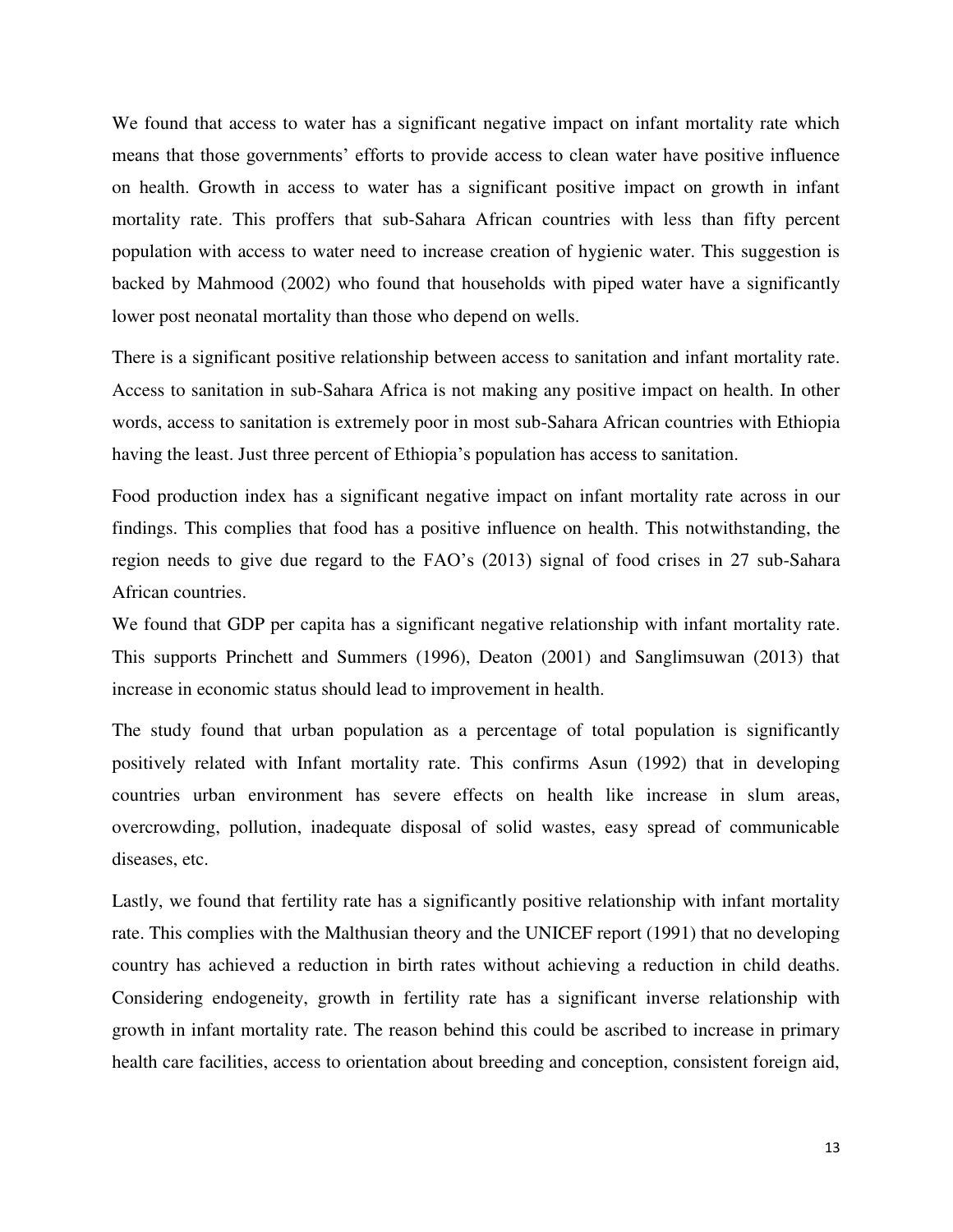etc. Just as the links between environment and population health are receiving well deserved attention internationally, sub-Sahara African countries should also intensify efforts.

#### **References**

- [1]. Adeyemi, S.L., U.A. Raheem and F.B Olorunfemi, 2008. *Under-five mortality and the environment of health in the Third World: A Nigerian Example.* Journal of Human Ecology,  $24(2)$ :  $117 - 124$ .
- [2]. Angeles, L., 2008. Demographic Transitions: Analyzing the effects of mortality on fertility. Retrieved on July 19, 2014 www.gla.ac.uk/media/media\_90914\_en.pdf
- [3]. Arceo, E., H. Rema and P. Oliva, 2012. *Does the effect of pollution on infant mortality differ between Developing and Developed Countries? Evidence from Mexico City.* Harvard Kennedy School, Faculty Research Working Paper Retrieved May 16, 2014 <http://web.hks.harvard.edu/publications>
- [4]. Arellano, M. and S.R. Bond, 1991. *Some tests of specification for Panel Data: Monte Carlo evidence and an application to employment equations.* Review of Economic Studies, 58: 277–297.
- [5]. Asun, C.F., 1991. Family health in sub-Sahara Africa: Morbidity and mortality in mothers and children. Paper presented at the National Conference on Africa and the New World Order, Jos Plateau state, Nigeria.
- [6]. Cao, H., L.C. Hsu, T. Ativanichayaphong, J. Sin, H.E. Stephanou and J.C. Chiao, 2007. An infant monitoring system using  $CO<sub>2</sub>$  sensor. IEEE International Conference on RFID Gaylord Texan Resort, Grapevine, TX, USA.
- [7]. Cesur, R., E. Tekin and A. Ulker, 2013. Air pollution and Infant Mortality: Evidence from the expansion of natural gas infrastructure. Institute for the Study of Labor (IZA) Discussion Paper no. 7179.
- [8]. Choi, H., W. Jedrychowski, J. Spengler, D.E. Camann, R.M. Whyatt, V. Rauh and F.P. Perera 2006. *International studies of prenatal exposure to polycyclic aromatic hydrocarbons and fetal growth.* Environmental health perspectives, *114*(11): 1744-1750.
- [9]. Cunha-e-Sá, M.A., 2008. The economics of climate change: An overview. Paper prepared for the Bank of Portugal Conference, "Desenvolvimento Económico Português no Espaço Europeu", Lisbon, May.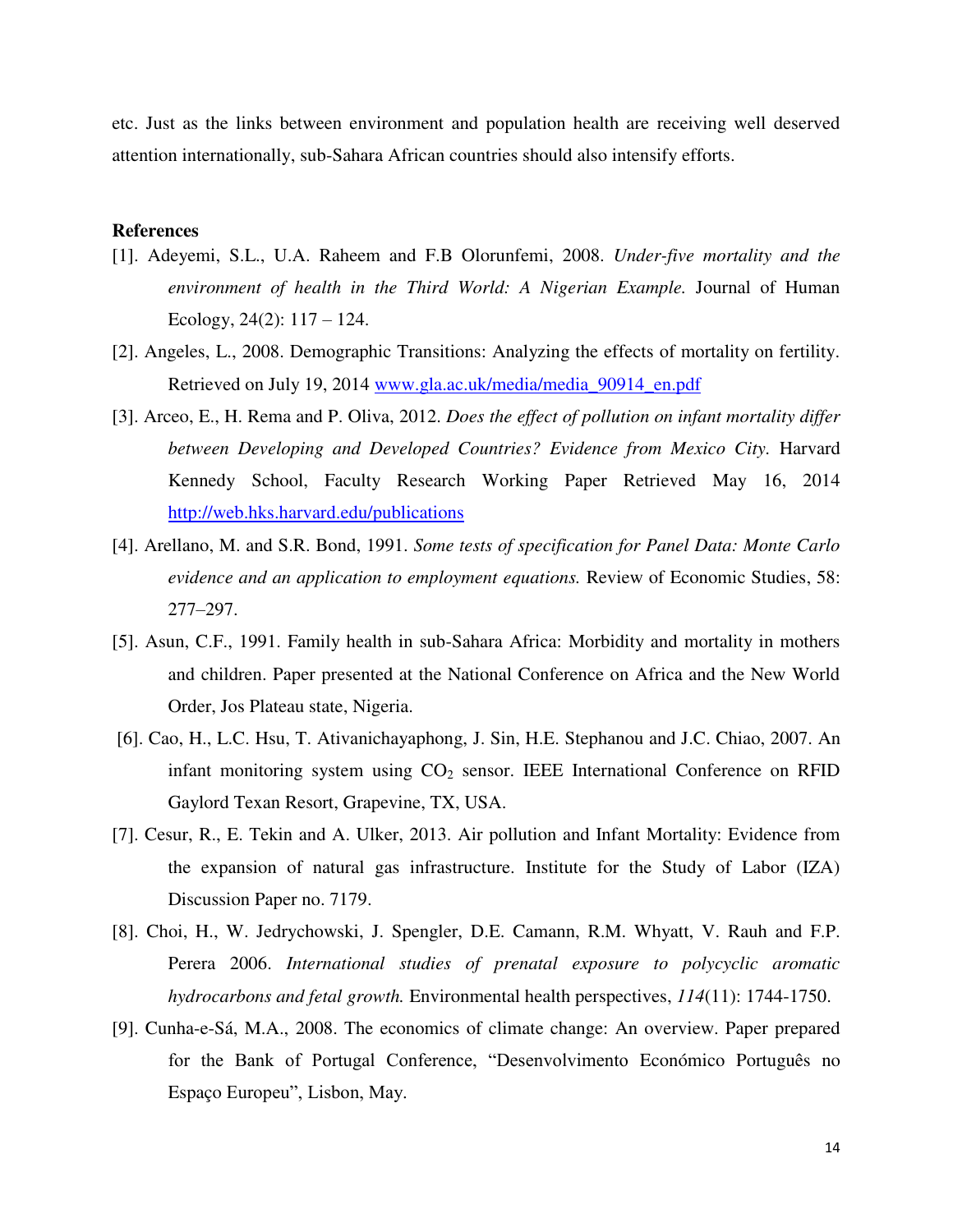- [10]. Currie, J., M. Neidell and J. Schmieder, 2009. *Air pollution and infant health: Lessons from New Jersey.* Journal of Health Economics, 28: 688-703.
- [11]. Davanzo, J., A. Razzaque, M. Rahman, L. Hale, K. Ahmad, K.M. Ali, G. Mustafa and K. Gausia, 2004. *The effects of birth spacing on infant and child mortality, pregnancy outcomes and maternal mortality in Matlab, Bangladesh.* Santa Monica, CA, USA: RAND (Research and Development), Labor and Population Program, Working Papers, WR-198.
- [12]. Deaton, A. 2001. *Inequalities in income and inequalities in health.* In F. Welch, The causes and consequences of increasing inequality(pp. 285-298), Chicago: University Of Chicago Press.
- [13]. Donohoe, M., 2003. *Causes and health consequences of environmental degradation and social injustice.* Social Science and Medicine, 56: 573-587.
- [14]. Eckstein, P.P.S. and K.I. Wolpin, 1981. An Analysis of Swedish fertility and mortality from 1790—1955.Yale University.
- [15]. FAO (Food and Agriculture Organization), 2013. Crop prospects and food situation. Global Information and Early Warning System (GIEWS) on Food and Agriculture, vol. 2.
- [16]. Fitzgerald E.F., L.M. Schell, E.G. Marshall, D.O. Carpenter, W.A. Suk, E. Jan and J.E. Zejda, 1998. *Environmental pollution and child health in Central and Eastern Europe.*  Environmental Health Perspectives, 106(6): 307-311.
- [17]. Grabowski, R. and M.P. Shields, 1996. *Development Economics.* Blackwell Publishers, Inc. USA.
- [18]. Grunewald, N. and Martinez-Zarzoso, I. 2011. How well did the Kyoto Protocol work? A dynamic-GMM approach with external instruments. Ibero-American Institute for Economic Research, Discussion Paper.
- [19]. Gujarati, D.N., 2007. *Basic Econometrics.* Tata McGraw-Hill Publishing Company Limited, New Delhi.
- [20]. Lee, R., 1981. Short-term variation: Vital rates, prices, and weather. In The Population History of England 1541-1871, Wrigley E.A. and Schofield, R.S..Harvard University Press.
- [21]. Machado, C.J. and K. Hill, 2005. *Maternal, neonatal and community factors influencing neonatal mortality in Brazil.* Journal of Biosocial Science, 37: 193-208.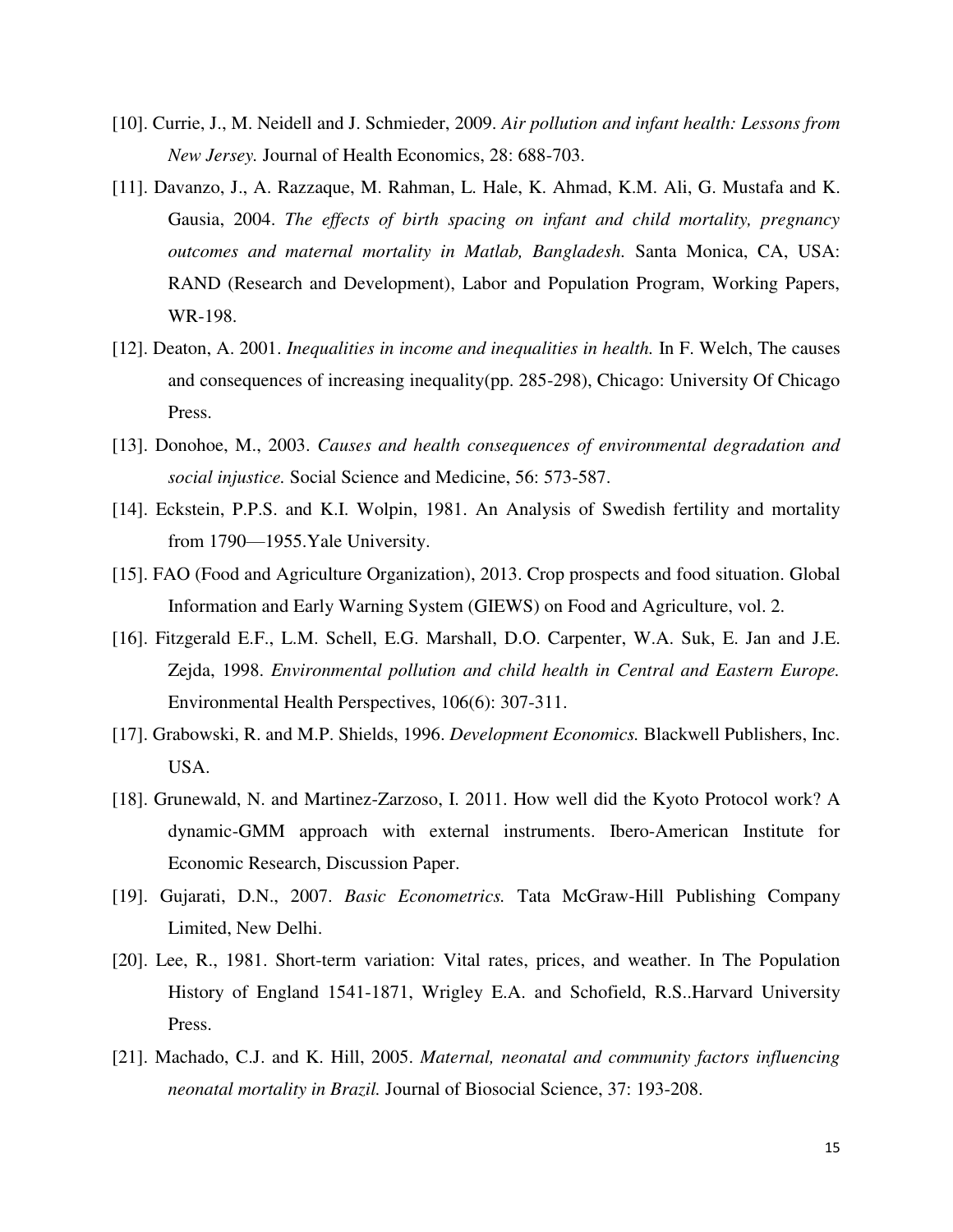- [22]. Mahmood, M.A., 2002. *Determinants of neonatal and post-neonatal mortality in Pakistan.*  The Pakistan Development Review, 41(4): 723-744.
- [23]. McGranahan, G., S. Lewin, T. Fransen, C. Hunt, M. Kjellén, J. Pretty, C. Stephens and I. Virgin, 1999. Environmental change and human health in Countries of Africa, the Caribbean and the Pacific. Stockholm Environment Institute.
- [24]. OECD (Organization for Economic Co-operation and Development), 2008. Policy Brief on Health and the Environment.
- [25]. Olsen, R.J., 1980. *Estimating the effect of child mortality on the number of births.*  Demography, 17(4): 1129-1143.
- [26]. Pickett, A.R. and M.L. Bell, 2011. *Assessment of indoor air pollution in homes with infants.* International Journal of Environmental Research and Public Health, 8: 4502- 4520.
- [27]. Prichett, L. and L. Summers, 1996. *Wealthier is healthier.* Journal of Human Resources, pp. 841-868.
- [28]. Roodman, D. (December 2006). How to do xtabond2: an introduction to "Difference" and "System" GMM in Stata. *Center for Global Development Working Paper Number 103*
- [29]. Sanglimsuwan, K., 2013. *Environmental Health Economics: Evidence at cross country analysis.* School of Economics, Bangkok University, Retrieved on May 16, 2004 [www.eco.ru.ac.th/eco/necon6/papers/g7/ 7.7.pdf](http://www.eco.ru.ac.th/eco/necon6/papers/g7/%207.7.pdf)
- [30]. Williams, A.D., 1976. Fertility and Reproductive Loss. Revised Paper. PhD dissertation, University of Chicago.
- [31]. World Bank, 2014. List of sub-Sahara African countries. [http://data.worldbank.org/](http://data.worldbank.org/%20region/sub-sahara-africa)  [region/sub-sahara-africa](http://data.worldbank.org/%20region/sub-sahara-africa)
- [32]. UNCTAD (United Nations Conference on Trade and Development), 2012. Economic Development in Africa: Structural Transformation and Sustainable Development in Africa. United Nations, New York.
- [33]. UNICEF (United Nations Children's Fund), 1991. UNICEF Annual Report. United Nations, New York.
- [34]. United Nations, 2001. Population, Environment and Development, the concise report. New York.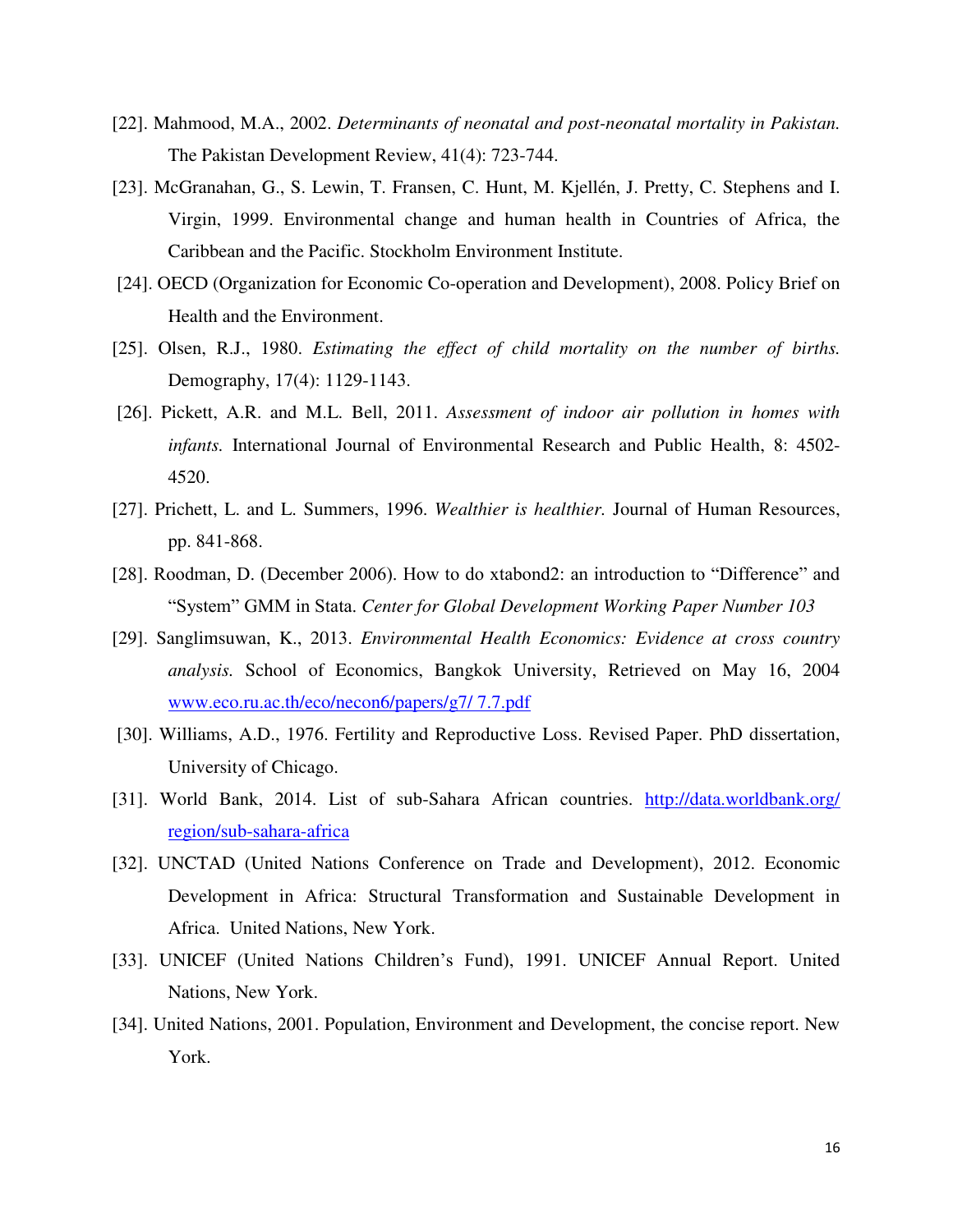[35]. Yamada, T., 1983. *Causality and innovations between fertility and infant mortality.*  National Bureau of Economic Research, Working Paper No. 1093.

# **Appendix**

# Table 1

|                                                   | Equation 2                 |                     | Equation 3                 |                     |
|---------------------------------------------------|----------------------------|---------------------|----------------------------|---------------------|
| Dependent variable: ln                            |                            |                     |                            |                     |
| <b>IM</b>                                         | <b>Panel Least Squares</b> | Panel FGLS          | <b>Panel Least Squares</b> | Panel FGLS          |
| constant                                          | 7.695*** [0.283]           | $7.596***$ [0.205]  | 8.064*** [0.309]           | 7.506*** [0.241]    |
| ln CO <sub>2</sub>                                | $0.046***$ [0.009]         | $-0.023***$ [0.007] | $0.032***$ [0.010]         | $-0.011$ [0.007]    |
| In $CO_{2t-1}$                                    |                            |                     | $0.020*$ [0.011]           | $-0.003$ [0.007]    |
| In $CO2t-2$                                       |                            |                     | $0.014$ [0.011]            | $-0.003$ [0.007]    |
| In AW                                             | $-0.119***$ [0.024]        | $-0.564***$ [0.062] | $-0.123***$ [0.027]        | $-0.588***$ [0.066] |
| ln AS                                             | $-0.058***$ [0.016]        | $0.025$ [0.027]     | $-0.053***$ [0.017]        | $0.028$ [0.029]     |
| In FP                                             | $-0.171***$ [0.026]        | $-0.142***$ [0.019] | $-0.137***$ [0.027]        | $-0.138***$ [0.019] |
| In GDP                                            | $-0.184***$ [0.023]        | $-0.096***$ [0.017] | $-0.214***$ [0.028]        | $-0.086***$ [0.019] |
| ln UP                                             | $-0.203***$ [0.059]        | $0.056$ [0.045]     | $-0.290***$ [0.057]        | $0.086*$ [0.047]    |
| Adjusted $R^2$                                    | 0.949                      | 0.471               | 0.955                      | 0.431               |
| Durbin Watson                                     | 0.112                      | 1.074               | 0.108                      | 1.037               |
| F-statistic                                       | 241 (0.000)                | 130.842 (0.000)     | 250.629 (0.000)            | 76.826 (0.000)      |
| <b>Redundant Fixed</b><br><b>Effects Tests:</b>   |                            |                     |                            |                     |
| F-statistic                                       | 112.565 (0.000)            |                     | 125.323 (0.000)            |                     |
| Chi-square                                        | 1995.309 (0.000)           |                     | 1953.377 (0.000)           |                     |
| <b>Omitted variable Test</b><br>(fertility rate): |                            |                     |                            |                     |
| t-statistic                                       |                            | 14.130 (0.000)      |                            | 14.405 (0.000)      |
| F-statistic                                       |                            | 199.664 (0.000)     |                            | 207.494 (0.000)     |

# Table 2

|                              | Equation 4          |                     | Equation 5                 |                     |
|------------------------------|---------------------|---------------------|----------------------------|---------------------|
| Dependent variable: ln<br>IΜ | Panel Least Squares | Panel FGLS          | <b>Panel Least Squares</b> | Panel FGLS          |
| constant                     | $8.168***$ [0.258]  | $2.967***$ [0.259]  | $8.206***$ [0.285]         | $2.980***$ [0.295]  |
| ln CO <sub>2</sub>           | $0.043***$ [0.009]  | $0.005$ [0.003]     | $0.033***$ [0.010]         | $-0.001$ [0.004]    |
| $ln CO_{2t-1}$               |                     |                     | $0.019*$ [0.011]           | $0.004$ [0.004]     |
| $ln CO_{2t-2}$               |                     |                     | $0.011$ [0.011]            | $0.006$ [0.005]     |
| ln A W                       | $-0.121***$ [0.024] | $-0.244***$ [0.044] | $-0.122$ *** [0.027]       | $-0.289***$ [0.049] |